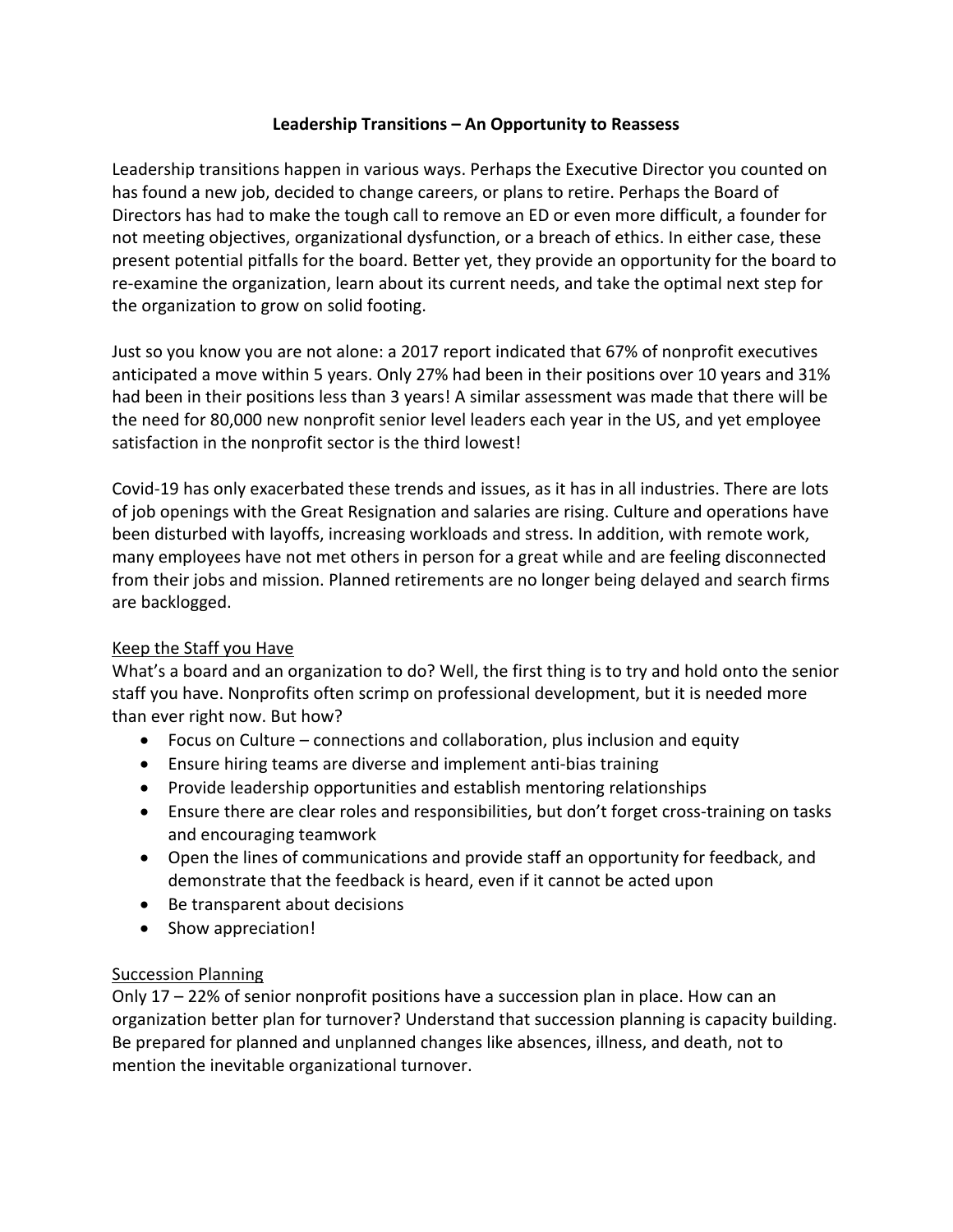How do you prepare for changes?

- Know what people do
- Know what you want and need people to do
- Know what people are capable of doing in a pinch, think about unplanned absences
- Explore what people might be able and willing to do explore their interests
- Plan for professional development needs
- Prioritize Diversity, Equity, Inclusion and Belonging.

When does internal succession planning work? If the board understands the needs of the organization because the ED has been transparent, inclusive, and communicative, then the odds of cultivating internal talent will be improved. There also needs to be adequate time and resources to cultivate future leaders and the departing ED will need to have distributed many responsibilities to provide leadership development opportunities. Finally, there needs to be broad agreement on the future vision of the organization and the leadership team needs to be strong, supportive and aligned to the vision.

#### Without a Succession Plan

What happens if the board needs to identify a new leader and succession planning has not been implemented? Only 17 – 22% of senior nonprofit positions have a succession plan in place. So, if you have found yourself in this position as a board, you are not alone!

Many organizations try to leap right into a search because no internal candidate exists? What challenges do they face, besides finding an available search firm. First, the board may not be clear on the needs of, and issues facing, the organization; this happens if there was a long term, highly trusted ED with limited transparency. In addition, who runs the organization for the short-term if the leadership team was not empowered to run day-to-day operations and deferred to the ED? And what happens if there is no strategic plan in place or no future vision has been considered?

Especially when departing ED was long-term or a founder, the next ED often fails through no fault of their own. They will lead differently, and the culture will inevitably shift, so they may not meet everyone's expectations, staff and board included. The board may not understand the needs of the staff, while the new ED will, and that may lead to a disconnect. And what if the board is looking for something new, and a different direction? Sadly, change agents often encounter resistance and build up detractors. Lastly, and most importantly, the new ED may uncover issues that were never surfaced under the former ED, especially if that ED was trusted and minimally questioned.

What does all this mean? There will be extra work and stress for the board and staff to pick up the pieces until a new ED is found. Also, there will be a range of emotions for all parties and pressure to fill the ED role temporarily. Will that be a board member taking on the full-time job until the new ED is found? Or will a staff member be saddled with 2 jobs, and possibly angst if they are not then chosen for the permanent role?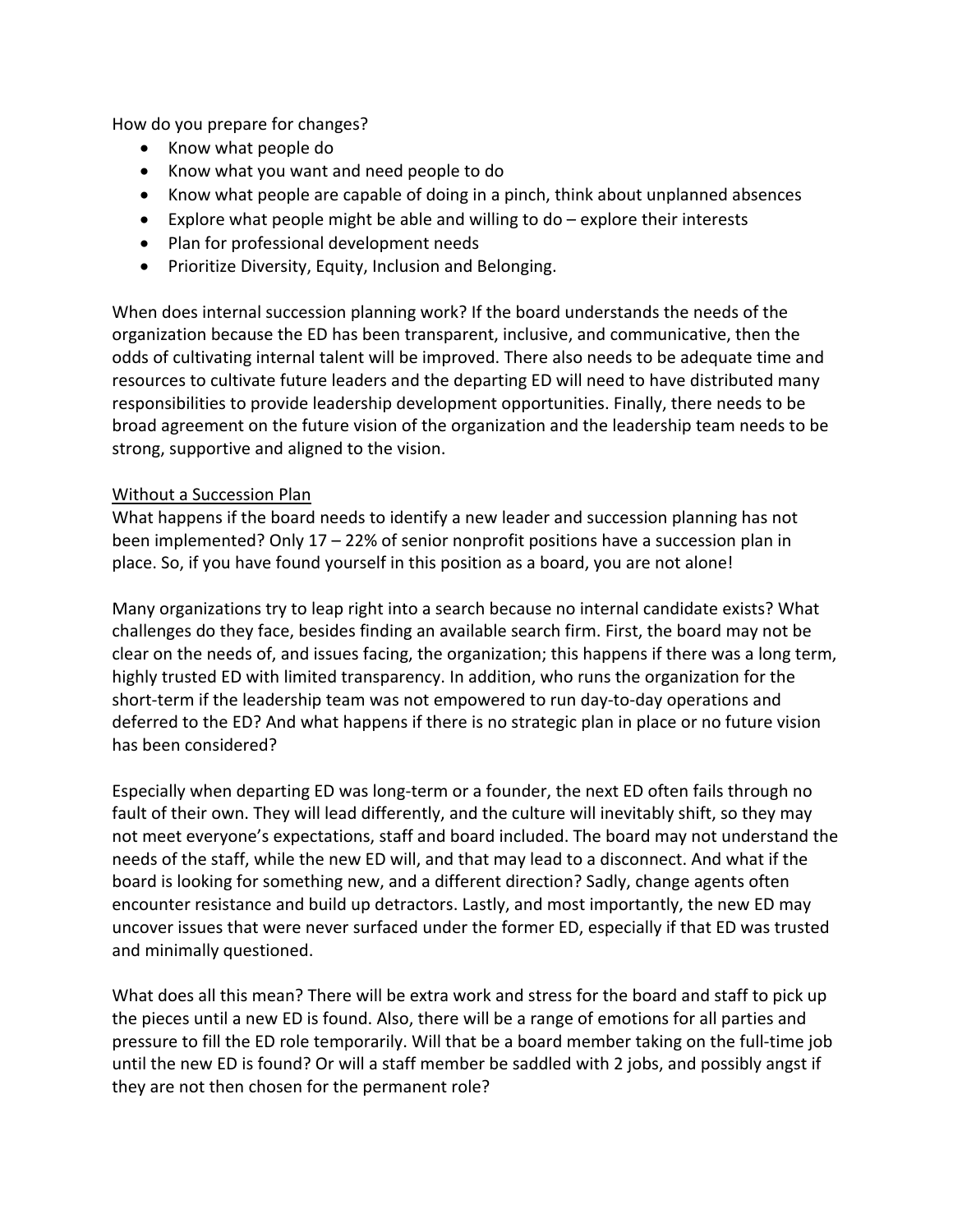### Interim Leadership – an Alternative

There is a better way? There are professionals with long management experience who serve as interim ED's. They are not up for consideration for the permanent position so they act in more of a consultative nature to the board and can report their findings without concern for their long-term position.

What is the value of an interim leader? They can:

- Provide an objective assessment of operations
- Create an opportunity to stabilize and strengthen the organization
- Empower the team and build confidence for the future
- Define staff roles and responsibilities
- Fix any known or unknown issues, clearing the way for the new ED to start with a clean slate
- Help the board define the key characteristics for the new ED and create the foundation for a successful search
- Increase the attractiveness of the organization to a new leader
- Give advice on governance.

Along the way, the interim leader can help identify if the mission of the organization is still relevant, compelling, and attractive to funders, and if all programs are effective and aligned with the mission. They can identify if there are organizations addressing similar or complementary needs. Interim executives can assess if all the internal management systems and procedures and controls are in place to inform decision making and financial stability, as well as if the HR processes are appropriate, a notorious last thought in most nonprofits. They can determine how effectively resources are organized, allocated, and managed, as well as if the protocols are in place for managing crises and unforeseen challenges. They can also help identify if all stakeholders, including board, staff, and volunteers, are engaged and have the skills, knowledge, and shared values/culture necessary to achieve the mission.

Interim executives stabilize and strengthen an organization so that it is prepared for the new Executive Director, making the organization a much more attractive place for the candidates to want to work. They then put together a written document for the new ED selected, and meet to inform them of any issues that need to be addressed. Then they exit, typically after a very brief overlap, to allow the new ED to take control of the organization and make it theirs.

The timeframe for a search/replacement with an interim executive is roughly:

- Entry/learning/initial feedback 2 4 weeks
- Assessment/prioritization  $4 8$  weeks
- Initial steps to stabilize  $1 6$  months
- Board establishment of vision 3-5 months
	-
- Initiate search process  $4-8$  months
- Search completion 8 12 months